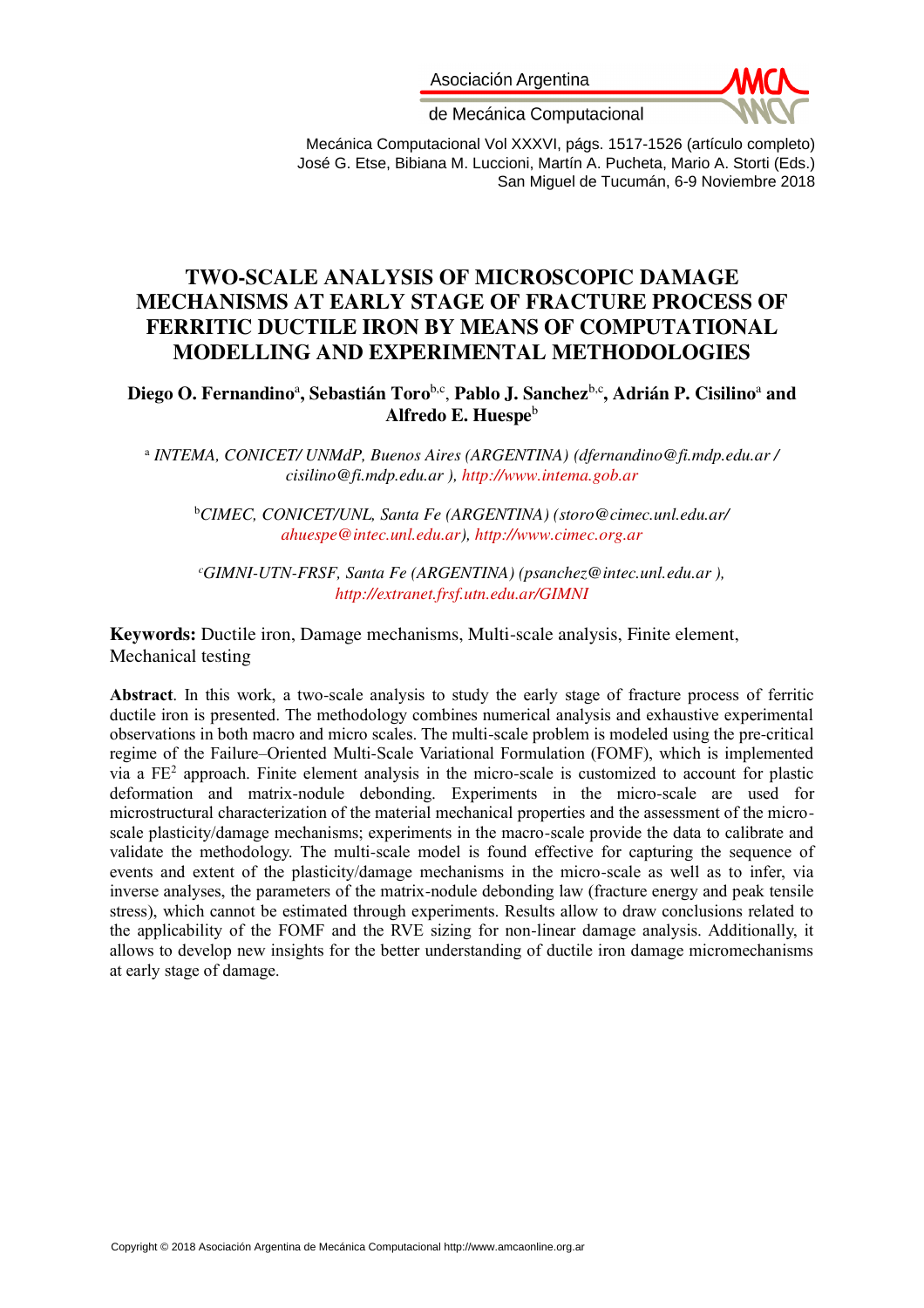## **1 INTRODUCTION**

Ferritic Ductile iron (FDI) is a type of ductile iron (DI) materials whose microstructure consists in a ferritic metallic matrix with a uniform random distribution of nearly-spherical graphite nodules. The matrix solidification structure of DI consists of the "First To Freeze zones" (FTF), which are coincident with the axes and arms of the austenite dendrites, and the "Last To Freeze zones" (LTF), which result after the last portions of remaining melt between the solid phases. The influence of each microstructural variable on the macroscopic behavior of DI, in general, and FDI in particular, need to be characterized and identified.

In this sense, complementary to experimental work, computational mechanics emerges as a powerful tool to help to the better understanding of the effects of the microstructural features on the mechanical behavior of DI.

The present work focuses on homogenized multi-scale computational models. Multi-scale computational models are based on the concepts of homogenization and representative volume elements (RVE). The RVE provides the description of the material at the micro-scale, while the homogenization transfers the information from the micro to the macro-scale. Thus, the material response at the macro-scale results after the material behavior in the micro-scale and the model adopted for the homogenization. A very valuable and comprehensive description, in terms of the mechanical backgrounds and the variational foundations of this approach, can be found in the contributions by [Blanco et. al \(2016\).](#page-9-0)

The computational homogenization of the DI elastic response has been addressed by [Carazo et al. \(2014\)](#page-9-1) and [Fernandino et al. \(2015\).](#page-9-2) The paper by [Fernandino et al. \(2015\)](#page-9-2) is a main antecedent for the present work. Among other results, they concluded that RVEs obtained from 100× micrographs allow to compute homogenized Young's modulus and Poisson's ratios that differ less than 2% of the experimental values. However, the extension of elastic homogenization analyses to the elasto-plastic regime and the subsequent fracture process is a highly complex task due to the numerous nonlinear phenomena in the microscale: matrix yielding and softening, nodule debonding and crack nucleation and propagation.

As a first contribution towards the development of a multi-scale model that involves all DI failure phenomena, the present work concentrates in the analysis of the linear elastic and the early damage stages. The so-called early damage stage comprises the nodule debonding and distributed plasticity in the matrix. The methodology followed in this work is sketched in [Figure 1.](#page-2-0) It combines experimental and multi-scale computational analyses. The experimental analyses encompass micro and macro-scale tests. The purpose of the micro-scale tests is twofold: the mechanical characterization of FDI micro-constituents via instrumented nanoindentation tests, and the monitoring of damage evolution via optical and scanning electron microscopy (SEM). In the macro-scale, standard tensile tests are used to measure the stress ( $\sigma^{EXP}$ ) vs. strain ( $\varepsilon^{EXP}$ ) curve. The computational homogenization is performed using the pre-critical regime of the Failure–Oriented Multi-Scale Variational Formulation (FOMF) by [Sanchez et al. \(2013\)](#page-9-3) and [Toro et al. \(2016\).](#page-9-4) The FOMF is implemented via the FE analysis of a RVE specifically designed for capturing plasticity and material damage mechanisms. Micro constituent phases are endowed with phenomenological constitutive models based on the experimental observations and tests. The FOMF correlates the intrinsic complexity of the microstructural damage process with the material macroscopic behavior to provide the homogenized stress(  $\sigma^{HOM}$ ) vs. strain ( $\varepsilon^{HOM}$ ) response. The macro-scale response does not assume any a-priori material constitutive behavior, i.e. no phenomenological plastic law is assumed at the macro-scale.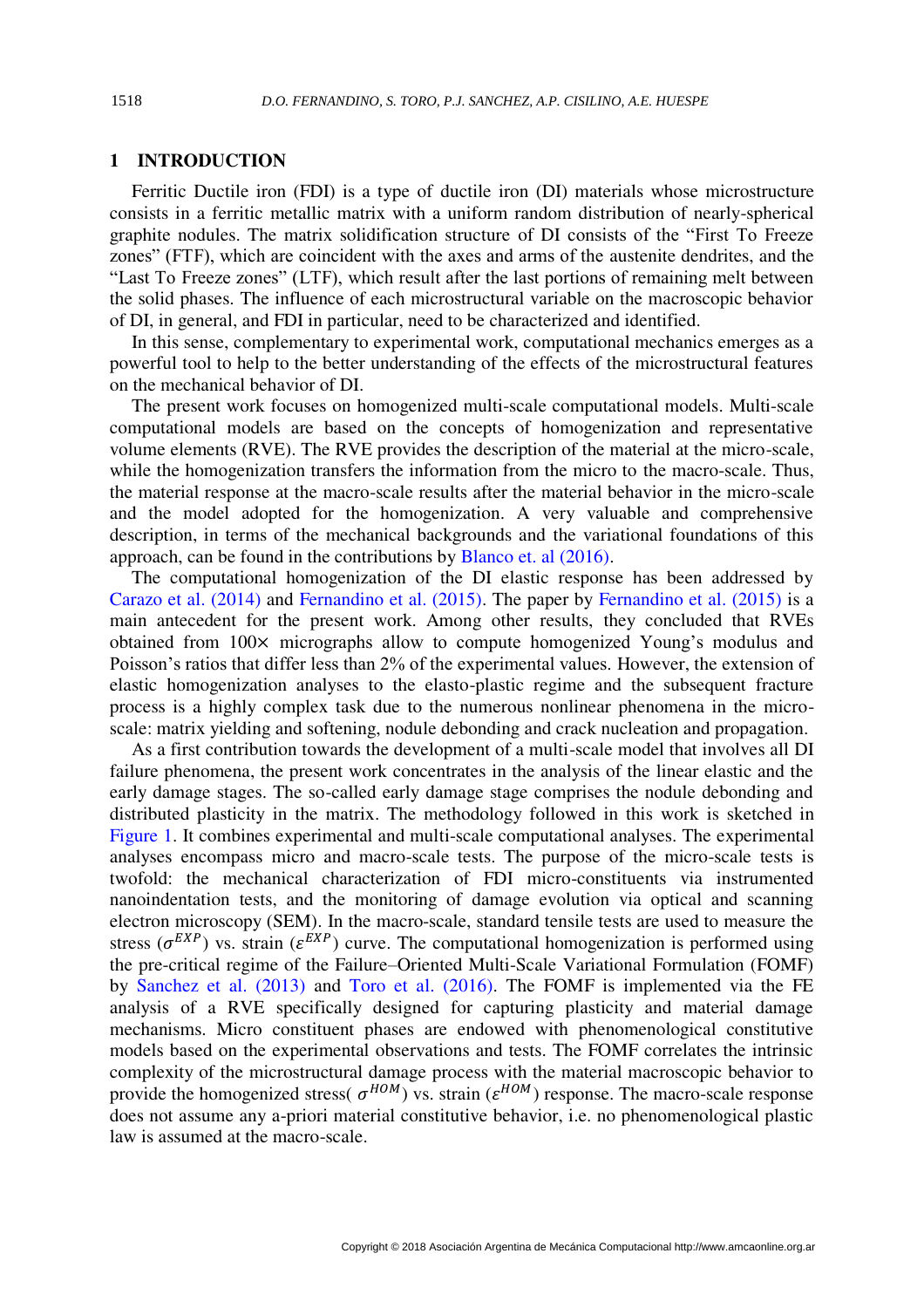

<span id="page-2-0"></span>Figure 1: Experimental and computational multi-scale analysis methods. Mechanical quantities in the microscale are identified with the sub-index  $[(·)]<sub>µ</sub>$ . Macro-scale quantities measured experimentally are identified with the supra-index (∙)EXP, while those resulting from the computational homogenization procedure are denoted with the supra-index:  $(·)^{HOM}$ 

#### **2 EXPERIMENTAL ANALYSES**

#### **2.1 Macro-scale experiments**

The macroscopic material response was assessed via tensile tests. Five small-size round tension test specimens (ASTM E8M-04) were machined from one-inch-Y-blocks and tested according to the specifications of the ASTM A897M-03. As it is sketched in [Figure 1,](#page-2-0) the P (load) vs.  $\Delta$  (displacement) data was used to retrieve the  $\sigma^{EXP}$  vs.  $\epsilon^{EXP}$  response. The result is in [Figure 2](#page-2-1), where the error bars indicate the dispersion of the five tests. The initial value for the Young's modulus,  $E_0^{EXP}$ , and the offset yield stress and strain,  $\sigma_{0.2}^{EXP}$  and  $\epsilon_{0.2}^{EXP}$ , were computed from the  $\sigma^{EXP}$  vs.  $\epsilon^{EXP}$  data using standard procedures. The hardening slope,  $\beta^{EXP}$ , was calculated as the best linear fit of the  $\sigma^{EXP}$  vs.  $\epsilon^{EXP}$  data in the range  $\epsilon_{0.2}^{EXP} \leq \epsilon^{EXP} \leq 1\%$ , see [Figure 3.](#page-3-0) The resultant values are  $E_0^{EXP}=172 \pm 10$  GPa,  $\sigma_{0.2}^{EXP}=275 \pm 8$  MPa,  $\epsilon_{0.2}^{EXP}=0.35 \pm 0.000$ 0.01 % and  $\beta^{EXP}$ =34 ± 3 MPa. It is emphasized that all measurements and calculations were made without assuming any a-priori material constitutive law.



<span id="page-2-1"></span>Figure 2: Measured  $\sigma^{EXP}$  vs.  $\varepsilon^{EXP}$  curve: (a) Complete deformation range up to failure, (b) Details with the linear elastic and early damage stages. Error bars indicate the dispersion of the experimental results. The chemical composition of FDI used is: 3.32%C, 2.36%Si, 0.03%Mg, 0.31%Mn, 0.62%Cu, and 0.02% Ni [%W]

#### **2.2 Micro-scale experiments**

#### 2.2.1 Micrographic observations

Metallographic samples were prepared using standard polishing and etching methods. Following the same methodology reported in [Fernandino et al. \(2015\),](#page-9-2) a color reagent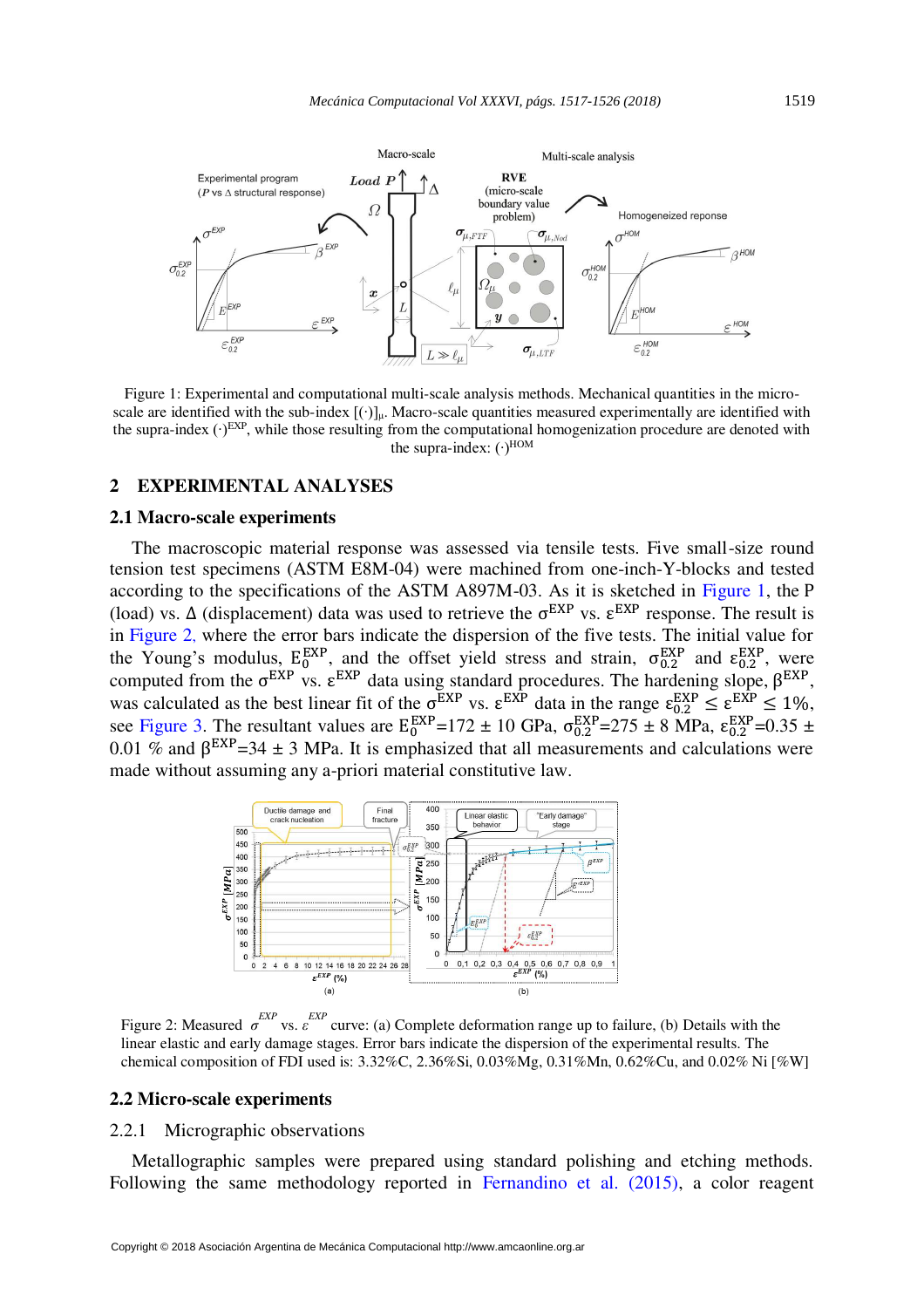sensitive to microsegregation was used to reveal the FTF and LTF zones. Micrographs were obtained using an Olympus PMG3 optical microscope and digitally processed with Image Pro Plus software. The as-cast characterization according to ASTM A247 resulted in a pearlitic microstructure with an average nodule size of 6 (which corresponds to a maximum nodules size of about 40  $\mu$ m), nodularity higher than 95%, nodular count of 100 nodules/mm<sup>2</sup> and graphite area fraction of about 12%.

#### 2.2.2 Failure mechanisms

Micrographic observations are correlated to the macroscopic  $\sigma^{EXP}$  vs.  $\varepsilon^{EXP}$  curves. Four stages are distinguished, see [Figure 3:](#page-3-0)

- i. The linear elastic stage, which encompasses macroscopic strains  $\varepsilon^{EXP} \lesssim 0.1\%$ . In the microscale, graphite nodules remain bonded to the matrix, as it has been observed by [Fernandino](#page-9-5)  [\(2015\).](#page-9-5)
- ii. The early damage stage, which involves the gradual Matrix-Nodule Decohesion (MND) and the localization of plastic strains that conducts to the formation of a plastic deformation band across the matrix. The initiation of MND is shown in Figure 3a and Figure 3b for macroscopic strains  $\varepsilon^{EXP} \cong 0.18\%$  and  $\varepsilon^{EXP} \cong 0.35\%$ , respectively. The early damage stage encompasses macroscopic strains  $\varepsilon^{EXP} \lesssim 1\%$ .
- iii. Ductile damage and crack nucleation. Once the MND is completed, the plastic deformation band is the driving mechanism for the development of ductile damage [\(Di Cocco et al.](#page-9-6)  [2010\)](#page-9-6). Further load increments conduct to the nucleation of matrix cracks. [Figure 3c](#page-3-0) and [Figure 3d](#page-3-0) show highly-distorted nodular cavities that withstand  $\varepsilon^{EXP} \cong 10\%$  and  $\varepsilon^{EXP} \cong$ 18%.
- iv. Crack propagation and final fracture. Cracks propagate and they eventually coalesce into a single dominant crack that leads to the catastrophic material failure. The fracture surface exhibits a fully ductile fracture micromechanism with dimples and highly deformed nodule cavities. This is the failure mechanism usually reported for FDI under quasistatic loading conditions.



<span id="page-3-0"></span>Figure 3: Optical micrographs of matrix-nodule interfaces at different strain levels retrieved from the conical specimen: (a)  $\boldsymbol{\varepsilon}^{EXP} \cong 0.18\%,$  (b)  $\boldsymbol{\varepsilon}^{EXP} \cong 0.35\%,$  (c)  $\boldsymbol{\varepsilon}^{EXP} \cong 10\%$  and (d)  $\boldsymbol{\varepsilon}^{EXP} \cong 18\%.$  Arrows in (a) and (b) indicate the localization of matrix-nodule debonding

## <span id="page-3-1"></span>**2.3 Micro-scale constituent characterization**

The Young's modules  $E_{\mu, Nod}$ ,  $E_{\mu, FTF}$  and  $E_{\mu, LTF}$  were measured using the well-known Oliver and Pharr method. Tests were practiced with a Tl900 Hysitron equipped with a multi-range nanoprobe and a Berkovich indenter. Load control method was used; maximum load was set at 9500 μN. In order to avoid interferences among the plastically deformed zones of adjacent imprints, indentations were separated at least three-times the imprint size. The results for the Young´s modules are summarized in [Table 1.](#page-4-0)

The FTF and LTF plastic properties were assessed by means of inverse FE analyses of nano-indentation data for the force vs. displacement records, plastic zone sizes and pile-up heights. FTF and LTF were assumed to have elasto-plastic J2 responses with isotropic exponential hardening. The yield surface is mainly characterized by the yield stress, while the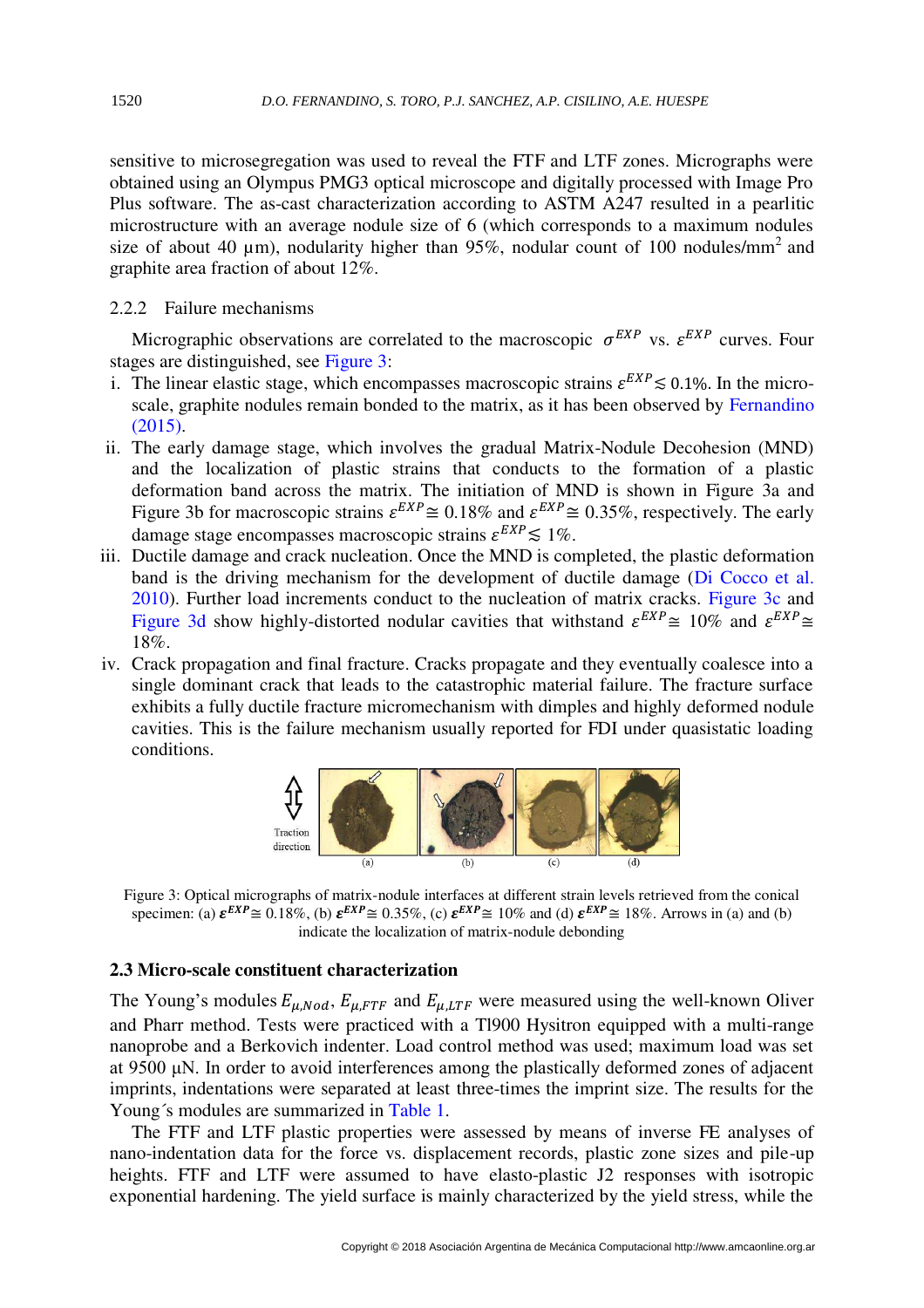strain hardening is described through the dependence of  $\sigma_\mu^y$  with the cumulative equivalent plastic strain,  $\alpha_{\mu}$ , as follows:

$$
\sigma_{\mu}^{\mathcal{Y}}(\alpha_{\mu}) = \sigma_{\mu}^{\mathcal{Y},0} + H_{\mu}\alpha_{\mu} + (\sigma_{\mu}^{\mathcal{Y},\infty} - \sigma_{\mu}^{\mathcal{Y},0}) \Big[ 1 - e^{(-\delta_{\mu}\alpha_{\mu})} \Big],\tag{1}
$$

where  $\sigma_{\mu}^{y,0}$  is the initial yield stress of the pristine material,  $H_{\mu} \ge 0$  is the linear hardening modulus, and  $\sigma_{\mu}^{\gamma,\infty} \ge \sigma_{\mu}^{\gamma,0} \ge 0$  and  $\delta_{\mu} \ge 0$  are material parameters. The inverse analysis for the determination of  $\sigma_\mu^y$ ,  $H_\mu$ ,  $\sigma_\mu^{y,\infty}$ ,  $\sigma_\mu^{y,0}$  and  $\delta_\mu$ , for the FTF and LTF zones, was developed in [Fernandino \(2015\).](#page-9-5) The results for the plastic properties are summarized in [Table 1](#page-4-0).

|            | Constitutive model  | Material constants |         |              |                                           |                          |                          |  |
|------------|---------------------|--------------------|---------|--------------|-------------------------------------------|--------------------------|--------------------------|--|
|            |                     | $E_{\mu}$ [GPa]    | $v_\mu$ | y,0<br>[MPa] | $\sigma_{\mu}^{\mathcal{Y},\infty}$ [MPa] | $\delta_{\mu}$           | $H_u$ [MPa]              |  |
| Nodule     | Linear elasticity   | $15 + 4$           | 0.26    | -            |                                           | $\overline{\phantom{a}}$ | $\overline{\phantom{0}}$ |  |
| <b>FTF</b> |                     | $212 \pm 6$        | 0.30    | $300 \pm 15$ | 540                                       | 20                       | 180                      |  |
| <b>LTF</b> | J2 elastoplasticity | $239+9$            | 0.30    | $380 \pm 18$ | 710                                       | 20                       | 260                      |  |

<span id="page-4-1"></span>Table 1: Material properties of the FDI micro-scale constituents.

#### <span id="page-4-0"></span>**3 MULTI-SCALE MODELING**

In the present work, the FOMF is used to model the linear elastic and early damage stages of FDI failure process (stages i and ii in [Sections 2.3\)](#page-3-1). During these stages, the limit criterion that triggers the macro-scale instability (i.e. the nucleation of a macro-crack) is not achieved, and therefore, the FMOF reduces to a classical multi-scale homogenization technique. Modelling the damage stages (iii) and (iv) requires of more elaborated and unconventional multi-scale formulations.

For the present application, we adopt the notation  $(\cdot)^{HOM}$  to label the effective macro-scale magnitudes that result from the FOMF homogenization. Both macro and micro-scale problems are solved using the two-dimensional plane-strain hypothesis. Additionally, macro and micro-scale kinematics are assumed to comply with the infinitesimal strain theory. However, it is important to note that for the general formulation of the FOMF, the infinitesimal strain assumption in the macro-scale does not impose restrictions to strain magnitudes in the micro-scale. The FOMF customizations for the FDI analysis are presented next. Details about the classical multi-scale model for FDI and their applicability limits for the proposed procedure can be found in [Fernandino et al \(2017\).](#page-9-7)

#### **3.1 Micro-cell finite element model for FDI micro-scale damage analysis**

The problem at the micro-scale involves three material phases: the graphite nodules, the ferritic matrix, which includes the LTF and FTF zones and the matrix-nodule interface. Finite element meshes for the RVEs are illustrated in [Figure 4.](#page-5-0) Meshes are generated from micrographs. Mechanical properties of the phases are modeled as follows:

The Graphite nodules are assumed linear elastic and homogenous. Elastic constants are the Young's modulus,  $E_{\mu, Nod}$ , and the Poisson's ratio,  $v_{\mu, Nod}$ , which were determined experimentally (see [Table 1\)](#page-4-0). Bi-lineal quadrilateral finite elements are used in the nodule discretization. The ferritic matrix is initially assumed as homogenous material (FTF zone properties). Then, the effect of incorporating the heterogeneous zones (LTF zones) in the macroscopic and microscopic response is reported in [Section 4.3.](#page-8-0) In all cases, the ferritic matrix is modeled using the same phenomenological elasto-plastic J2 law adopted in [Section](#page-3-1)  [2.3](#page-3-1) for its experimental characterization. Thus, Eq. [\(1\)](#page-4-1) is specialized with the corresponding set of constants from [Table 1](#page-4-0) depending whether the FTF or LTF zones are considered.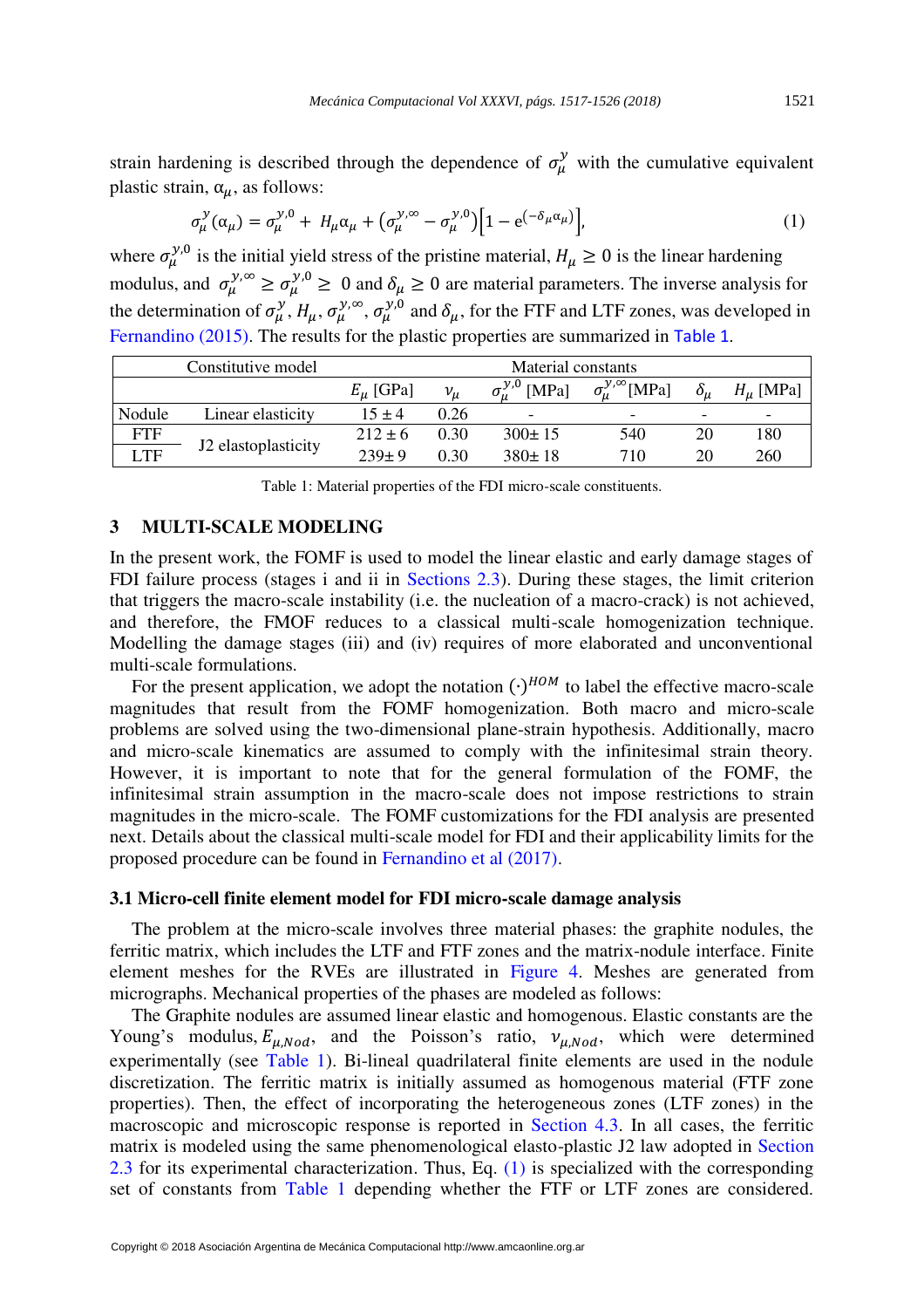BBAR quadrilateral finite elements are used for the ferritic matrix (FTF and LTF zones). Matrix-nodule interfaces allow for the debonding mechanism between graphite nodules and the matrix. As it is shown in [Figure 4c](#page-5-0), the matrix-nodule interface are modelled using thin band-like domains, denoted as cohesive bands, inserted between nodules and matrix. Cohesive bands are of finite thickness, and so, they can be endowed with a regularized continuum constitutive law, such as a conventional damage model with elastic stiffness degradation. The elastic stiffness degradation only develops under tensile stresses and its development produces the characteristic exponential strain softening effect, which is typically observed in damage models. The details of the cohesive-band formulation can be found in [Toro et al. \(2016\)](#page-9-4). The damage constitutive law is characterized by the Young's modulus, the Poisson's ratio, the critical stress,  $\sigma_{\mu}^c$ , and the fracture energy,  $G_{\mu}^f$ . The damage variable,  $d_{\mu}$ , ranges from 0 to 1, where  $d_{\mu} = 0$  indicates no damage and  $d_{\mu} = 1$  indicates failure, this is, the complete loss of the element load-carrying capacity. Young's modulus and Poisson's ratio are assumed the same of the graphite nodules,  $E_{\mu, MNI} = E_{\mu, Nod}$  and  $\nu_{\mu, MNI} = \nu_{\mu, Nod}$ . The values for  $\sigma_{\mu}^{c}$  and  $G_{\mu}^{f}$  could not be determined experimentally or found in the literature. So, they are left open for investigation in the next sections.



<span id="page-5-0"></span>Figure 4: Finite element models at the micro-scale: (a)  $100 \times$  micrograph, (b) Finite element mesh for a homogenous ferritic matrix (c) detail of the matrix-nodule interface, (d)  $100 \times$  color-etched micrograph, (e) Finite element mesh for a heterogeneous ferritic matrix (FTF and LTF zones).

Following [Fernandino et al. \(2015\),](#page-9-2) an RVE taken from a 100 $\times$  micrographs of size 530 µm x 397 µm and containing 32 nodules is used for the micro-scale simulations. Finite element discretization of the RVE consists of 10393 quadrilateral elements with average size of 5  $\mu$ m and cohesive band thickness of about 0.04  $\mu$ m (additional details in [Toro et al. 2016\)](#page-9-4).

#### **3.2 Cases of analysis**

The computational multi-scale analysis consists of three cases: (*i) Characterization of the*  matrix-nodule interface *damage parameter:* As it was reported in the previous section, the matrix-nodule interface critical stress,  $\sigma_{\mu}^{c}$ , and fracture energy,  $G_{\mu}^{f}$ , are the only micro-scale material parameters that could not be experimentally measured. Therefore, we estimate their values via inverse analysis. For the inverse analysis, a series of simulations for different combinations of  $\sigma_\mu^c$  and  $G_\mu^f$  are solved, and the pair  $(\sigma_\mu^c, G_\mu^f)$  that results in the best agreement between the simulation and the experimental data is identified. The series of multi-scale models combine increasing values of the critical stress  $\sigma_{\mu}^{c} \ge 60$  MPa with fracture energies in the range 250 N/m  $\leq G_{\mu}^{f} \leq 10000$  N/m. The limiting values for the fracture energies are those of the graphite nodules and to the FTF zones, respectively (graphite and FTF fracture energy data are from [Basso et al., 2009\)](#page-9-8). The comparison between the simulation results and the experimental data is done in terms of macro-scale  $\sigma$  vs.  $\varepsilon$  responses and the evolution of the damage mechanisms in the micro-scale. Two limiting cases are solved to help assess the effects of nodules: (a) a porous material for which the graphite nodules are assimilated to voids, and (b) a material with perfectly bonded nodules. (*ii) Verification of the RVE size:* It is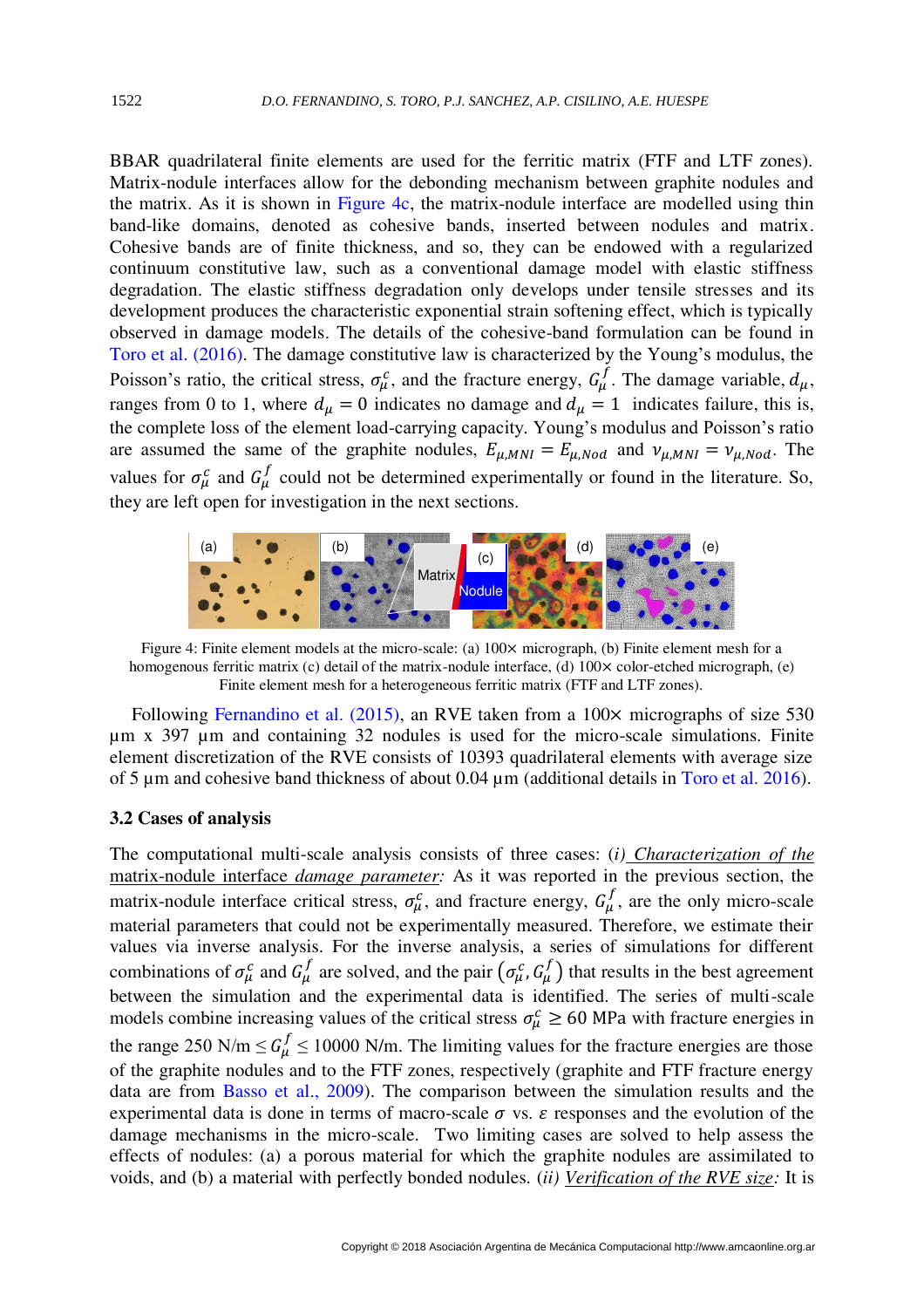worth to note that the RVE size here adopted is from the linear elastic analysis reported by Fernandino et al.  $(2015)$ . Therefore, the suitability of the 100 $\times$  RVE for the present non-linear damage case is verified. To this end, the independence of the multi-scale simulations is checked for larger micro-cell sizes. (*iii) Influence of LTF zones:* LTF zones are incorporated into the model to assess their influence on the material macro and micro-scale responses.

## <span id="page-6-2"></span>**4 RESULTS**

#### <span id="page-6-1"></span>**4.1 Characterization of the matrix-nodule interface damage parameters**

## 4.1.1 Macroscopic response

[Table 2](#page-6-0) shows a summary of the micro-scale cohesive band property data ( $\sigma_{\mu}^{c}$  and  $G_{\mu}^{f}$ ) and their corresponding homogenized macroscopic results in terms of the offset yield strength and strain,  $\sigma_{0.2}^{HOM}$  and  $\varepsilon_{0.2}^{HOM}$ , and stress-strain slope  $\beta^{HOM}$  in the hardening regime. Values of  $\sigma_{\mu}^c$  < 120 MPa and  $\sigma_{\mu}^c > 180$  MPa are not reported because systematically underestimate and overestimate  $\sigma_{0.2}^{HOM}$  and the post-yield stress level respectively.

| Multi-scale analysis cases           |                                 |                            |                                       |                           |                     |  |  |
|--------------------------------------|---------------------------------|----------------------------|---------------------------------------|---------------------------|---------------------|--|--|
| Micro-scale Cohesive band properties | Homogenized macroscopic results |                            |                                       |                           |                     |  |  |
| $\sigma_{\mu}^{c}$ [MPa]             | $G_u^J$ [N/m]                   | $\sigma_{0.2}^{HOM}$ [MPa] | $\sigma_{0.2}^{HOM}/\sigma_{\mu}^{c}$ | $\mathcal{E}_0^{HOM}$ [%] | $\beta^{HOM}$ [MPa] |  |  |
|                                      | 2500                            | 269                        | 2.24                                  | 0.332                     | 14                  |  |  |
| 120                                  | 5000                            | 271                        | 2.26                                  | 0.334                     | 34                  |  |  |
|                                      | 2500                            | 279                        | 1.99                                  | 0.339                     | 4                   |  |  |
| 140                                  | 5000                            | 281                        | 2.01                                  | 0.340                     | 31                  |  |  |
|                                      | 2500                            | 298                        | 1.66                                  | 0.351                     | 21                  |  |  |
| 180                                  | 5000                            | 299                        | 1.66                                  | 0.350                     | 23                  |  |  |
| Perfectly bonded nodules             | 296                             |                            | 0.356                                 | 100                       |                     |  |  |
| Porous material                      | 179                             |                            | 0.278                                 | 46                        |                     |  |  |

<span id="page-6-0"></span>Table 2: Summary of the micro-scale cohesive band property data ( $\sigma_{\mu}^{c}$  and  $G_{\mu}^{f}$ ) and their corresponding homogenized macroscopic results,  $\sigma_{0.2}^{HOM}$ ,  $\varepsilon_{0.2}^{HOM}$  and  $\beta^{HOM}$ . The experimental reference values are  $\sigma_{0.2}^{EXP}$  =275  $\pm$ 8 MPa,  $\varepsilon_{0.2}^{EXP} = 0.35 \pm 0.01$  % and  $\beta^{EXP} = 34 \pm 3$  MPa.

Similarly, values of  $G^f_\mu < 2500$  N/m and  $G^f_\mu > 5000$  N/m are not reported. It can be observed that  $\sigma_{0.2}^{HOM}$  mainly depends on  $\sigma_{\mu}^{c}$ . The best agreement between experiment,  $\sigma_{0.2}^{EXP}$  = 275 ± 8 MPa, and numerical results is in the range 120 <  $\sigma_{\mu}^{C}$  < 140 MPa. The interface fracture energy governs the post yield behavior. The values of  $G_{\mu}^{f} = 5000$  N/m underestimates the post-yield stress level, irrespectively of  $\sigma_{\mu}^{c}$ . This behavior is assimilated to a premature debonding of the nodule-matrix interface. Higher  $G^f_\mu$  values systematically increment the post-yield stress levels; the limiting case is that of the perfectly bonded. The homogenized post-yield results are compared to those of the experiments by means of the stress-strain slope coefficient,  $\beta^{HOM}$ , which is computed as the best linear fit of the stress vs. strain data in the range  $0.5\% \le \varepsilon^{HOM} \le 1\%$ . The results are also reported in [Table 2.](#page-6-0) Based on these analyses, it is concluded that  $G_{\mu}^{J} = 5000$  N/m and  $120 < \sigma_{\mu}^{c} < 140$  MPa (shaded entries in [Table 2\)](#page-6-0) are the combination of matrix-nodule interface damage parameters that produces the best agreement between the simulation results and the experimental data; the simulation results for the offset yield stress and the strain-strain slope in the hardening regime are within the dispersion of the experimental data. [Figure 5](#page-7-0) shows the homogenized macroscopic material responses for these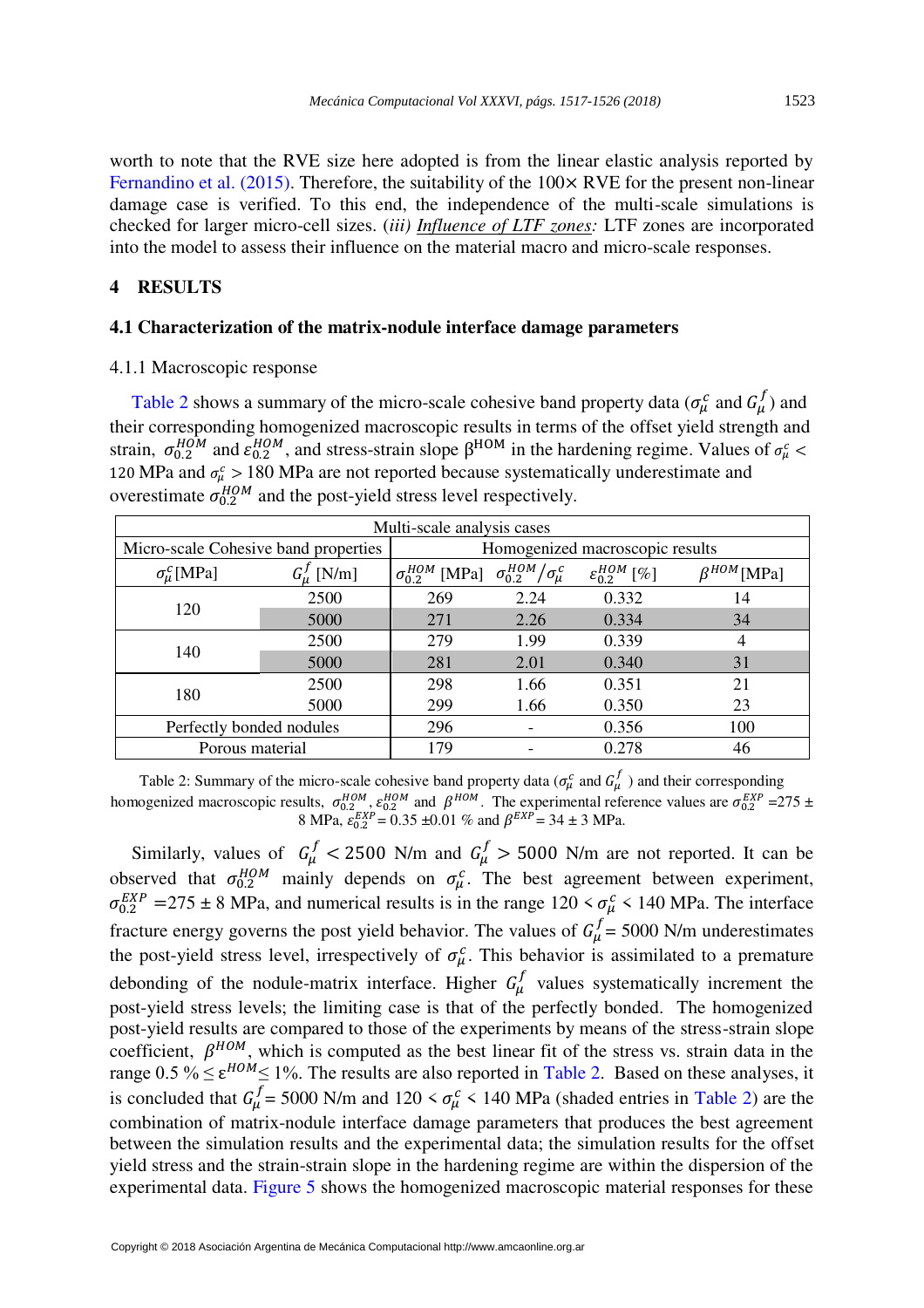

damage parameters and the comparison with the experimental data retrieved from tensile test.

<span id="page-7-0"></span>Figure 5: Homogenized macroscopic material responses for  $G^f_\mu = 5000$  N/m. The black dashed lines are the experimental results; error bars indicate the experiment dispersion

#### 4.1.2 Micro-scale response

Strain patterns and the matrix-nodule interface damage were monitored in the micro-scale to identify the homogenized stress and strain levels for which the MND and the plastic deformation band occur. The analyses were conducted for all the combinations of  $\sigma_{\mu}^{c}$  and  $G_{\mu}^{f}$ . [Figure 6](#page-8-1) shows the damage and plasticity evolution at the microstructural scale for the simulation with  $\sigma_{\mu}^{c}$ =140 MPa and  $G_{\mu}^{f}$ =5000 N/m. [Table 3](#page-7-1) compiles the results for the macroscale stress and strain associated to the MND start,  $\sigma_S^{HOM}$  and  $\varepsilon_S^{HOM}$ , and end,  $\sigma_{e}^{HOM}$  and  $\varepsilon_{\text{BOM}}^{HOM}$ . In every case, the stress and strain results are normalized with respect to  $\sigma_{0.2}^{HOM}$  and  $\varepsilon_{0,2}^{HOM}$ , respectively, in order to facilitate their correlation with the macroscopic material behavior.

|                         | $G^{\,\prime}_{\mu}$<br>[N/m] | Nodule debonding start               |                                            |                                                                  |                                                     | Nodule debonding end                 |                                           |                                                         |                                                           |
|-------------------------|-------------------------------|--------------------------------------|--------------------------------------------|------------------------------------------------------------------|-----------------------------------------------------|--------------------------------------|-------------------------------------------|---------------------------------------------------------|-----------------------------------------------------------|
| $\sigma^c_\mu$<br>[MPa] |                               | $\sigma_S^{\overline{HOM}}$<br>[MPa] | $\tau_S^{HOM}/\sigma_{0.2}^{HOM}$<br>$o_s$ | $\epsilon_s$ $\overline{\epsilon_s^{HOM}}$<br>$\lceil \% \rceil$ | $\varepsilon_{\rm s}^{HOM}/\varepsilon_{0.2}^{HOM}$ | $\sigma_e^{\overline{HOM}}$<br>[MPa] | $/ \sigma^{HOI}_{0.2}$<br>$-HOM$<br>$o_e$ | $\sim$ $\epsilon_e^{\overline{HOM}}$<br>$\mathscr{U}_o$ | $\sqrt{\varepsilon_{0.2}^{HOM}}$<br>$\varepsilon_e^{HOM}$ |
| 120                     | 2500                          | 256                                  | 0.95                                       | 0.22                                                             | 0.66                                                | 268                                  | 1.00                                      | 0.35                                                    | 1.04                                                      |
|                         | 5000                          | 259                                  | 0.96                                       | 0.23                                                             | 0.69                                                | 273                                  | 1.01                                      | 0.36                                                    | 1.08                                                      |
| 140                     | 2500                          | 271                                  | 0.97                                       | 0.26                                                             | 0.77                                                | 280                                  | 1.00                                      | 0.40                                                    | 1.17                                                      |
|                         | 5000                          | 271                                  | 0.96                                       | 0.26                                                             | 0.76                                                | 286                                  | 1.02                                      | 0.40                                                    | 1.16                                                      |
| 180                     | 2500                          | 291                                  | 0.98                                       | 0.31                                                             | 0.88                                                | 303                                  | 1.02                                      | 0.54                                                    | 1.54                                                      |
|                         | 5000                          | 293                                  | 0.98                                       | 0.33                                                             | 0.93                                                | 313                                  | 1.05                                      | 0.54                                                    | 1.54                                                      |
| 140LTF                  | 5000                          | 272                                  | 0.97                                       | 0.26                                                             | 0.76                                                | 295                                  | 1.04                                      | 0.42                                                    | 1.23                                                      |

Table 3: Stress and strain values for the matrix-nodule decohesion start and finalization.

<span id="page-7-1"></span>It is observed that  $\sigma_s^{HOM}/\sigma_{0.2}^{HOM}$  and  $\varepsilon_s^{HOM}/\varepsilon_{0.2}^{HOM}$  primarily depend on  $\sigma_\mu^c$ ; both increase with  $\sigma_{\mu}^c$ . The ratio  $\sigma_{S}^{HOM}/\sigma_{0.2}^{HOM}$  < 1 irrespectively of  $\sigma_{\mu}^c$ , i.e. debonding always starts before the material evidences yielding in the macro-scale. Debonding could finish either before or after yielding depending on  $\sigma_{\mu}^{c}$ . Debonding finalization is also influenced by the fracture energy, the larger  $G^f_\mu$  the longer it takes the debonding to complete.

 The simulations that resulted in the best agreement between homogenized and experimental results (120  $\lt \sigma_\mu^c$  < 140 MPa and  $G_\mu^f$  = 5000 N/m, see [Section 4.1.1\)](#page-6-1) predict the MND onset at  $\sigma_s^{HOM}/\sigma_{0.2}^{HOM} \cong 0.96$ . This is, MND starts just before yielding, without appreciable influence of  $\sigma_{\mu}^{c}$ . On the other hand, the strain level for the MND onset presents a larger dispersion; its average value is  $\varepsilon_5^{HOM}/\varepsilon_{0.2}^{HOM} \approx 0.73$ . In what respects to the MND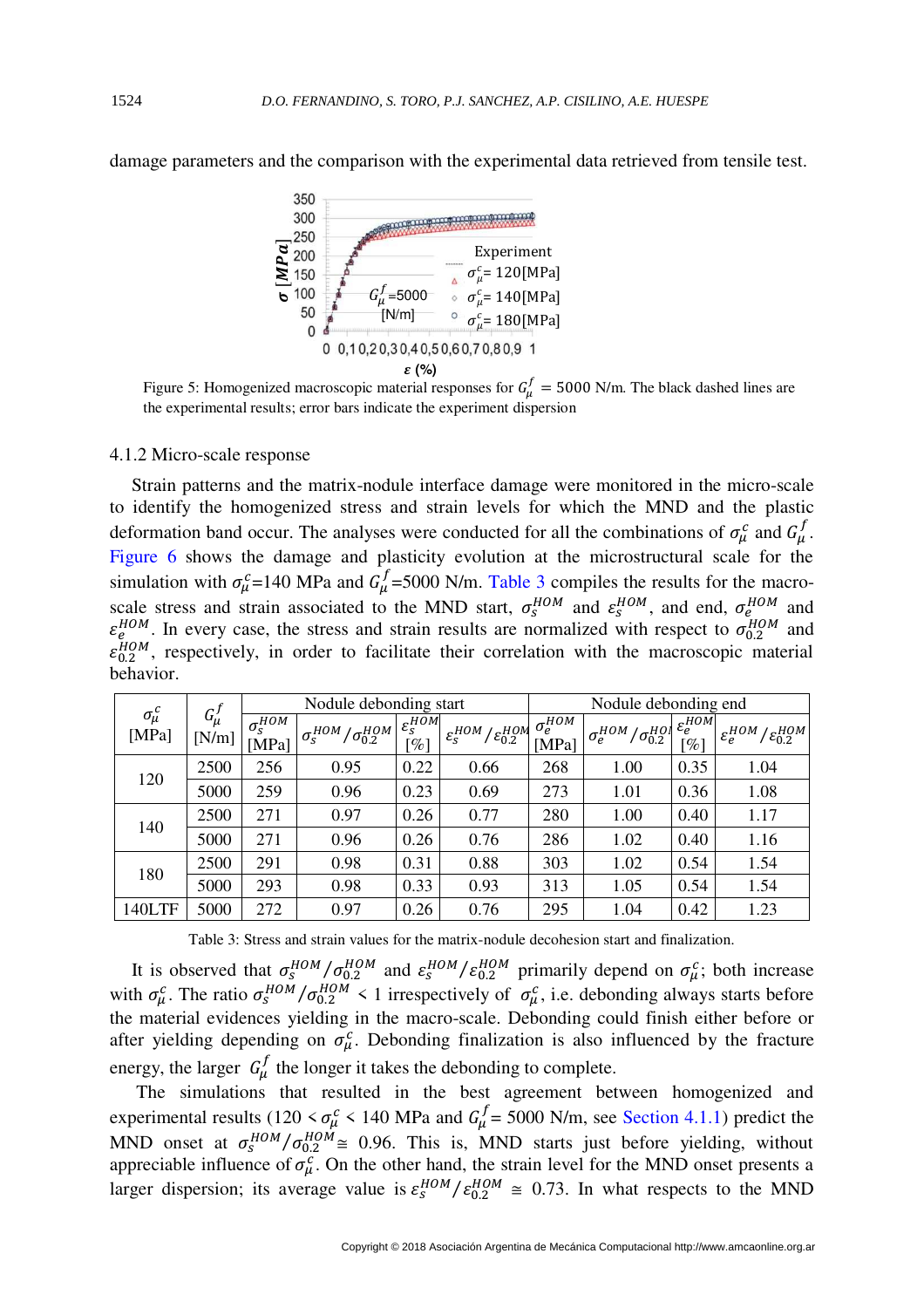finalization, it happens immediately after yielding at  $\sigma_e^{HOM}/\sigma_{0.2}^{HOM} \approx 1.015$  and  $\varepsilon_e^{HOM}/\varepsilon_{0.2}^{HOM} \approx 1.12$ . As for the MND start, the strain value presents a larger dispersion than the stress one. The above results allow to hypothesize that the MND in FDI is intimately related to the material yielding. Note that the main variation of  $\sigma_{0.2}^{HOM}$  is obtained as a consequence of variation in  $\sigma_{\mu}^{c}$ , independently of the  $G_{\mu}^{f}$  value (see [Section 4.1.1\)](#page-6-1).



<span id="page-8-1"></span>Figure 6: Damage and plasticity evolution at the microstructural scale for the simulation with  $\sigma_{\mu}^c = 140 \text{ MPa}$ and  $G_{\mu}^f = 5.000 \text{ N/m}$ : (a) onset of the nonlinear macroscopic response,  $\varepsilon^{HOM} = 0.26\%$ . (b) at  $\varepsilon^{HOM} = 1\%$ . Displacement fields are magnified  $2\times$  to better show the deboned zones.

## <span id="page-8-2"></span>**4.2 RVE size verification**

Results presented in [Section 4.1](#page-6-2) are outcomes of analyses performed using a single RVE geometry taken from a  $100 \times$  micrograph. The suitability of the  $100 \times$ -RVE for the non-linear regime is verified next. The simulation with  $\sigma_{\mu}^{c} = 140$  MPa and  $G_{\mu}^{f} = 5000$  N/m was performed four times using different 100×-RVEs and once using a 50×-RVE with 115 nodules. All numerical results lie within the dispersion of the experimental data and the values for 100×-RVEs exhibit a negligible dispersion. Based on the above results, it is concluded that 100× microstructural cell can be assimilated to an RVE for the analysis of the linear elastic and early damage stages. However, it will be necessary address the RVE sizing issue to model larger strain levels, say macroscopic strains  $\varepsilon^{HOM} > 1\%$ .

## <span id="page-8-0"></span>**4.3 Influence of the LTF zones**

LTF zones are incorporated into the models introduced in [Section 4.2.](#page-8-2) Geometries of the LTF zones are taken from the micrographs, see [Figure 4d](#page-5-0)-e. The material properties for the LTF zones are given in [Table 1.](#page-4-0) The values for  $\sigma_s^{HOM}$ ,  $\sigma_e^{HOM}$ ,  $\varepsilon_s^{HOM}$  and  $\varepsilon_e^{HOM}$  that result from the simulations with the LTF zones are reported in [Table 3;](#page-7-1) they are labeled as 140-LTF. It can be observed that the MND onset is not affected by the LTF zones, whereas the results for  $\sigma_e^{HOM}$  and  $\varepsilon_e^{HOM}$  in presence of the LTF zones are around 4% higher than those without the LTF zones. Based on these results, it is concluded that the LTF zones have not significant influence in the early damage stage. However, it is foreseen that LTF zones might play a key role on subsequent damage stages that involve higher levels of plastic strain and the nucleation and propagation of cracks.

## **5 CONCLUSIONS**

The results allow for the development of new insights for the better understanding of the ductile iron damage mechanics, as for example:

• The formation of plastic deformation bands in the micro-scale reflects on the incipient linearity loss for the material response at the macro-scale.